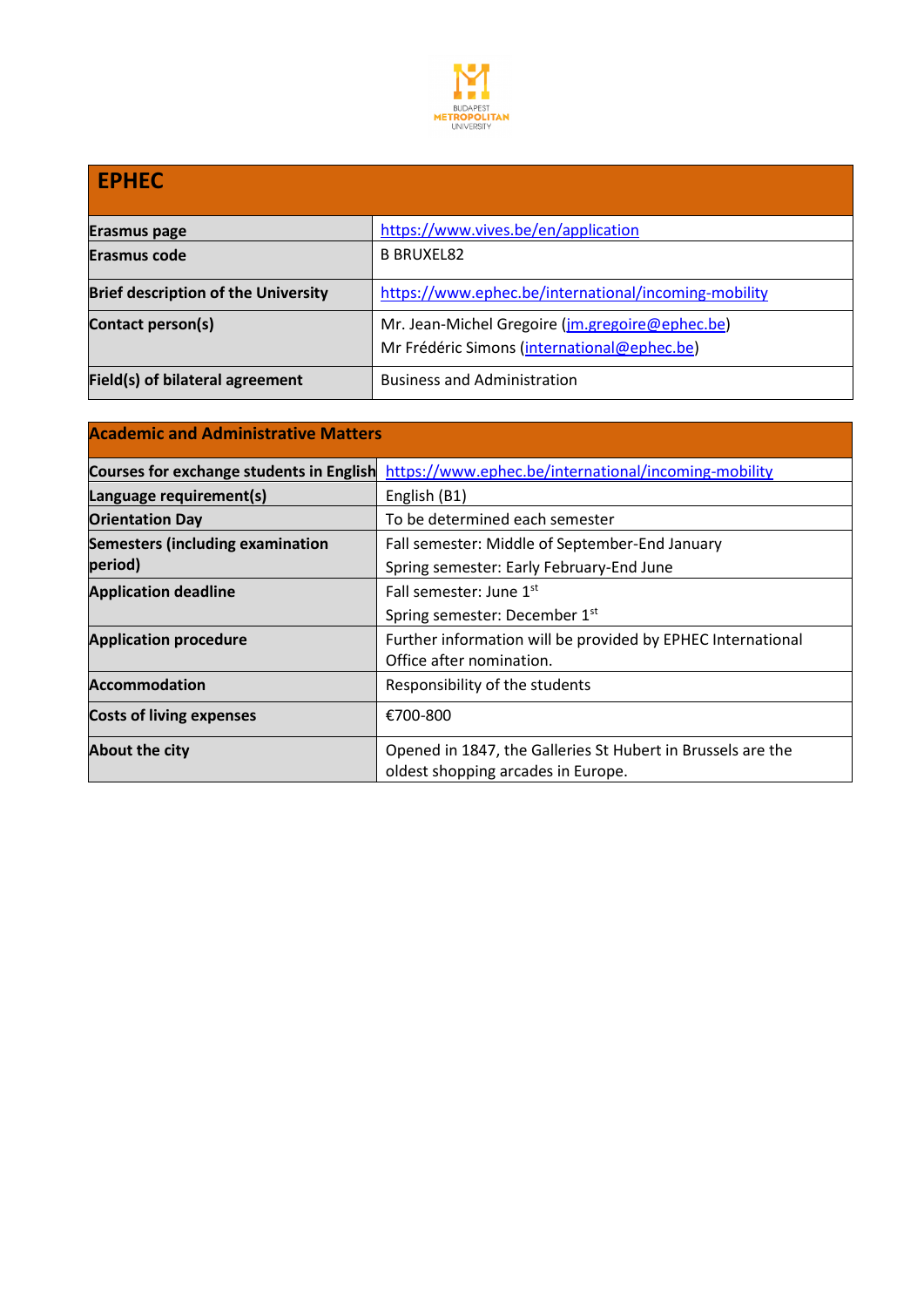

# **FACTS SHEET 2019-2020**

## **INSTITUTIONAL INFORMATION**

|                         | Haute Ecole CPHCC (Ecole Pratique des Hautes Etudes Commerciales)                    |  |  |
|-------------------------|--------------------------------------------------------------------------------------|--|--|
| Name of the Institution | <b>EPHEC</b> University College / University of Applied Sciences - Founded in 1969   |  |  |
|                         | Public institution of Higher Education subsidized by the French Community of Belgium |  |  |
|                         | Avenue Konrad Adenauer 3 - 1200 BRUSSELS (Woluwé Saint Lambert) - BELGIUM            |  |  |
| <b>Main campus</b>      | Main reception: +32 2 772 65 75                                                      |  |  |
| <b>Phone</b>            | International Office: +32 2 775 97 75<br>Fax : + 32 2 775 97 19                      |  |  |
| <b>Other campuses</b>   | Schaerbeek (North-East district of Brussels) - ISAT Technical Department             |  |  |
|                         | Louvain-la-Neuve (30 kms south of Brussels)<br>$\bullet$                             |  |  |
| <b>Erasmus+ Code</b>    | B BRUXEL82 (PIC/ICP: 947573019)                                                      |  |  |
| <b>Website</b>          | www.ephec.be/international                                                           |  |  |

## **CONTACTS INTERNATIONAL OFFICE**

| <b>Head of the International Office</b>      | Mrs Françoise DE WAELE    | E-mail: f.dewaele@ephec.be          |
|----------------------------------------------|---------------------------|-------------------------------------|
| <b>Institutional Erasmus Coordinator</b>     | Mr Jean-Michel GREGOIRE   | E-mail: <i>jm.gregoire@ephec.be</i> |
| <b>I.R.O Officer &amp; Incoming Mobility</b> | Mr Frédéric SIMONIS       | E-mail: international@ephec.be      |
| <b>I.R.O Officer &amp; Outgoing Mobility</b> | <b>Mrs Astrid BUELENS</b> | E-mail: erasmusout@ephec.be         |
| <b>Erasmus Belgica Coordinator</b>           | Mrs Barbara BROOIJMANS    | E-mail: b.brooijmans@ephec.be       |

# **ACADEMIC CALENDAR 2019-2020** (subject to potential minor changes)

| <b>FALL SEMESTER</b>   | mid September 2019 to +/- 26 January 2020                                  |  |
|------------------------|----------------------------------------------------------------------------|--|
|                        | ORIENTATION WEEK for guest students : week prior to start Fall Semester    |  |
| ®<br>Exams:            | Christmas break 20 December 2019 to 6 January 2020                         |  |
|                        | 6 to 21 January 2020 - Publication of results end of January               |  |
|                        | Exam Resits: Late August / early September 2020                            |  |
| <b>SPRING SEMESTER</b> | $+/-$ 5 February to 29 June 2020                                           |  |
|                        | ORIENTATION WEEK for guest students: from 29 January 2020                  |  |
| ®<br>Holidays:         | TBC                                                                        |  |
| ®<br>Exams:            | Approximately 4 to 22 June 2020 (TBC) - Publication of results end of June |  |
|                        | Exam Resits: Late August / early September 2020                            |  |